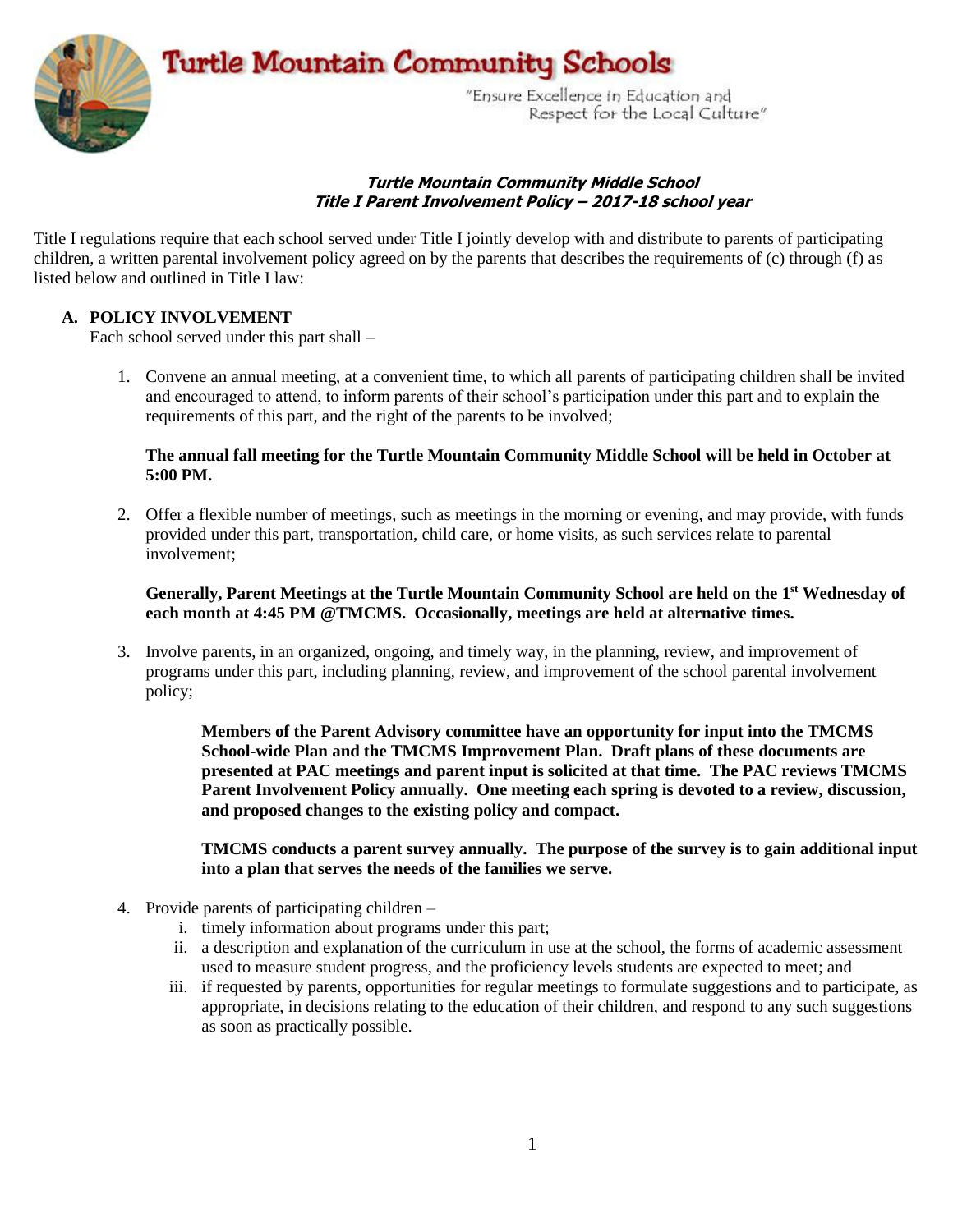- **a. Annual "Parents Right to Know" meeting will be held at the end of October annually. The Annual Parents Right to Know meeting will include:**
	- **i. An explanation of the Title I programs and the Title I requirements**
	- **ii. An explanation of the Title I programming within TMCMS; curriculum, academic assessments used to measure student's progress, and proficiency levels that students are required to meet.**
	- **iii. An explanation of the school's parental involvement policy, the district's parental involvement policy, and the school-parent compact.**
	- **iv. An explanation of the schoolwide program and how it will be assessed.**
	- **v. An explanation of the parent's rights to be involved in the school's programs and ways to get involved.**
	- **vi. An explanation of parent's rights to request opportunities for regular meeting for parents to formulate suggestions and to participate, as appropriate, in decisions about the education of their children.**
	- **vii. An explanation of the highly qualified status of teachers and paraprofessionals.**
	- **viii. An explanation and overview of Adequate Yearly Progress, Supplemental Services, and Program Improvement Status**
- **b. Parent Advisory Committee meetings – 1 st Wednesday at 4:45 PM. This is an opportunity for parents to become involved in organizing and planning for parent and family involvement**
- **c. Back-to-School Open House-The day preceding the first day of school. This is an opportunity for families to meet the staff and receive copies of the school handbook and grade level curriculum as well as an opportunity to engage in conversation about their child's individual academic goals.**
- **d. Parent/Teacher conference – November and March annually. Conferences provide parents and teachers the opportunity to discuss the individual progress of students, and allow discussion of potential interventions for students not making adequate academic or social progress.**
- **e. Individual Parent Meetings as requested/needed. Parents and school staff have the option of requesting meetings for the purpose of discussing individual students and their progress. These meetings can be informally arranged through any school personnel, parent liaison, guidance staff, or can be held as required through the building level support team-section 504 or Individuals with Disabilities Act (IDEA).**
- 5. If the schoolwide program plan is not satisfactory to the parents of participating children, submit any parent comments on the plan when the school makes the plan available to the local educational agency.
	- **a. TMCMS considers all feedback from parents and guardians. Specific comments that indicate a lack of satisfaction on a parent/guardian's part are addressed informally with a building administrator. A formal procedure for patron complaints has been adopted by the BSD #7 and is available on the TMCS website, please see Belcourt School District policies:** 
		- **BIB-Patron Complaints,**
		- **BIBA – Complaints About Personnel**
		- **GABC – Title I Complaints**
		- **GABCA – Title I Dispute Resolution Policy or by request in the TMMS office @ 477-6471, ext. 270.**
	- **b. The PAC serves as an avenue for parents/guardians to submit comments regarding proposed plans for serving students. These concerns are brought to the attention of administration as biweekly meetings and the PAC provides the feedback to the individual voicing the concern.**

# **B. SHARED RESPONSIBILITIES FOR HIGH STUDENT ACADEMIC ACHIEVEMENT**

As a component of the school-level parental involvement policy, each school shall jointly develop with parents for all children served under this part a school-parent compact that outlines how parents, the entire school staff, and students will share the responsibility for improved student academic achievement.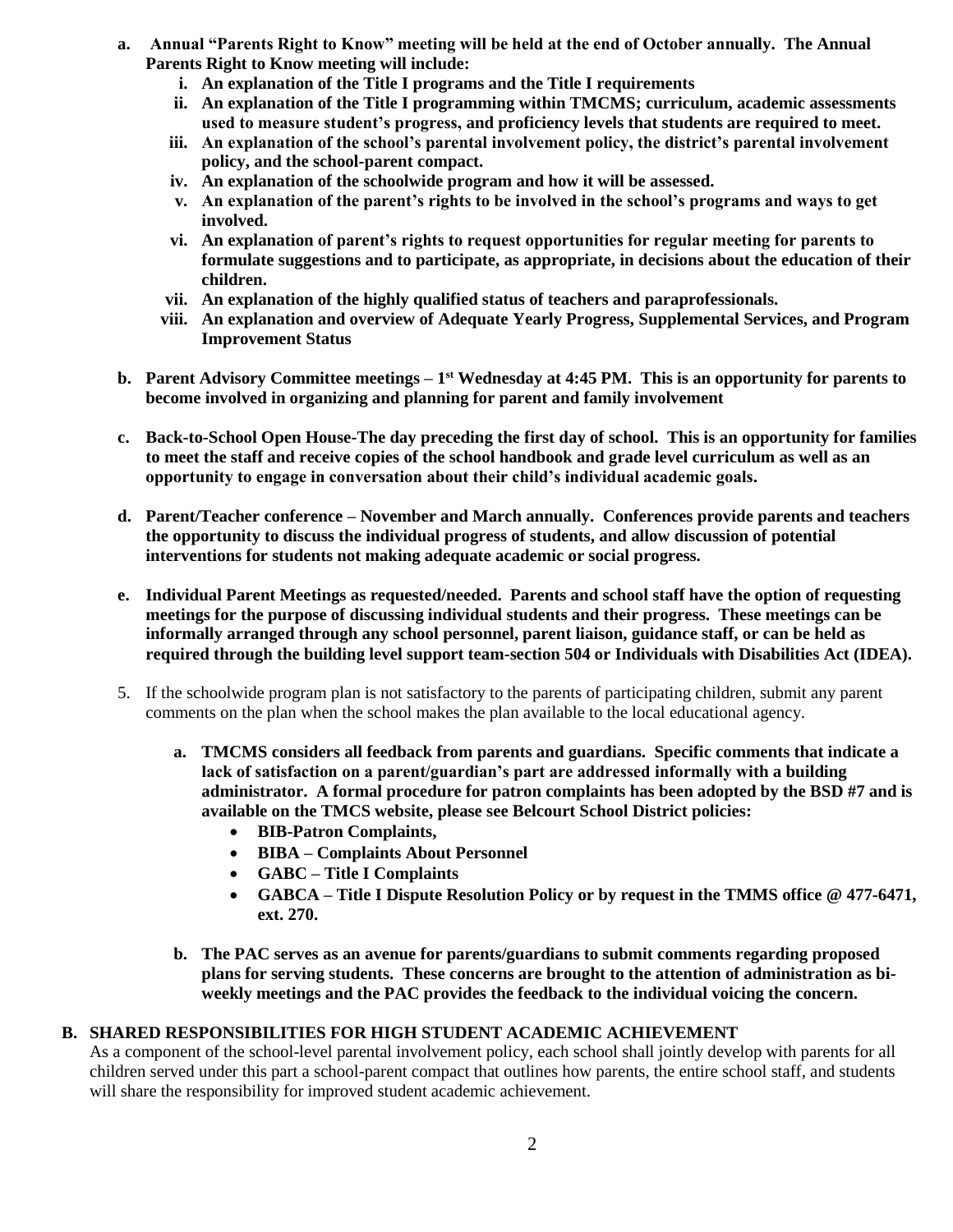**The TMCMS Parent Involvement policy will be reviewed annually by the Parent Advisory Committee. One meeting each spring will be devoted to a review, allowing for discussion and proposed changes to the existing policy and compact to be considered. Representatives from the School Improvement Team and Administration will be present to assure that the proposed changes are acted upon.** 

## **C. BUILDING CAPACITY FOR INVOLVEMENT**

To ensure effective involvement of parents and to support a partnership among the school involved, parents, and the community to improve student academic achievement, each school and local educational agency assisted under this part –

- a. Shall provide assistance to the parents of children served by the school or local educational agency, as appropriate, in understanding such topics as the State's academic content standards and State student academic achievement standards, State and local academic assessments, the requirements of this part, and how to monitor a child's progress and work with educators to improve the achievement of their children;
	- **I. NWEA (Northwest Evaluation Association)/NASIS (Native American Student Information System) Session. Evening parent session will be held two times during the first quarter of the school year. The purpose of these meetings is to instruct parents in the use of NASIS to monitor the progress of their child. Also, parents of students that have completed the NWEA Measure of Academic Progress will have the opportunity to learn about the test and it's alignment to the ND State Standards and interpreting these scores as well as using the assessment to monitor ongoing growth in the areas assessed.**
	- **II. North Dakota State Assessment – Parents of students taking the North Dakota State Assessment will receive information in the mail prior to the test that will assist their child(ren) during test administration. In addition, upon receipt of the test scores, TMCES will offer a parent session on score interpretation. Those parents not attending this session will receive a copy of their child's scores with a written explanation and contacts for further assistance.**
	- **III. School Newsletter – TMCMS mails a monthly newsletter to all parents. The newsletter regularly contains articles that offer suggestions to parents regarding monitoring student progress and assisting with the academic growth of students.**
	- **IV. Copies of curricula are made available to parents at quarterly parent/family involvement nights. Teachers and School Improvement Team members explain the format of the curriculum in an effort to better prepare parents to support their child's progress.**
- b. Shall provide materials and training to help parents to work with their children to improve their children's achievement, such as literacy training and using technology, as appropriate, to foster parental involvement;
	- **I. NWEA (Northwest Evaluation Association)/NASIS (Native American Student Information System) Session. Evening parent session will be held two times during the first quarter of the school year. The purpose of these meetings is to instruct parents in the use of NASIS to monitor the progress of their child. Also, parents of students that have completed the NWEA Measure of Academic Progress will have the opportunity to learn about the test and it's alignment to the ND State Standards and interpreting these scores as well as using the assessment to monitor ongoing growth in the areas assessed.**
	- **II. TMMS Family Night is scheduled for February for parents and students to come into our school and confer with teachers regarding their child's/children's education.**
	- **III. The Middle School Parent Advisory Committee will sponsor quarterly parent activities.**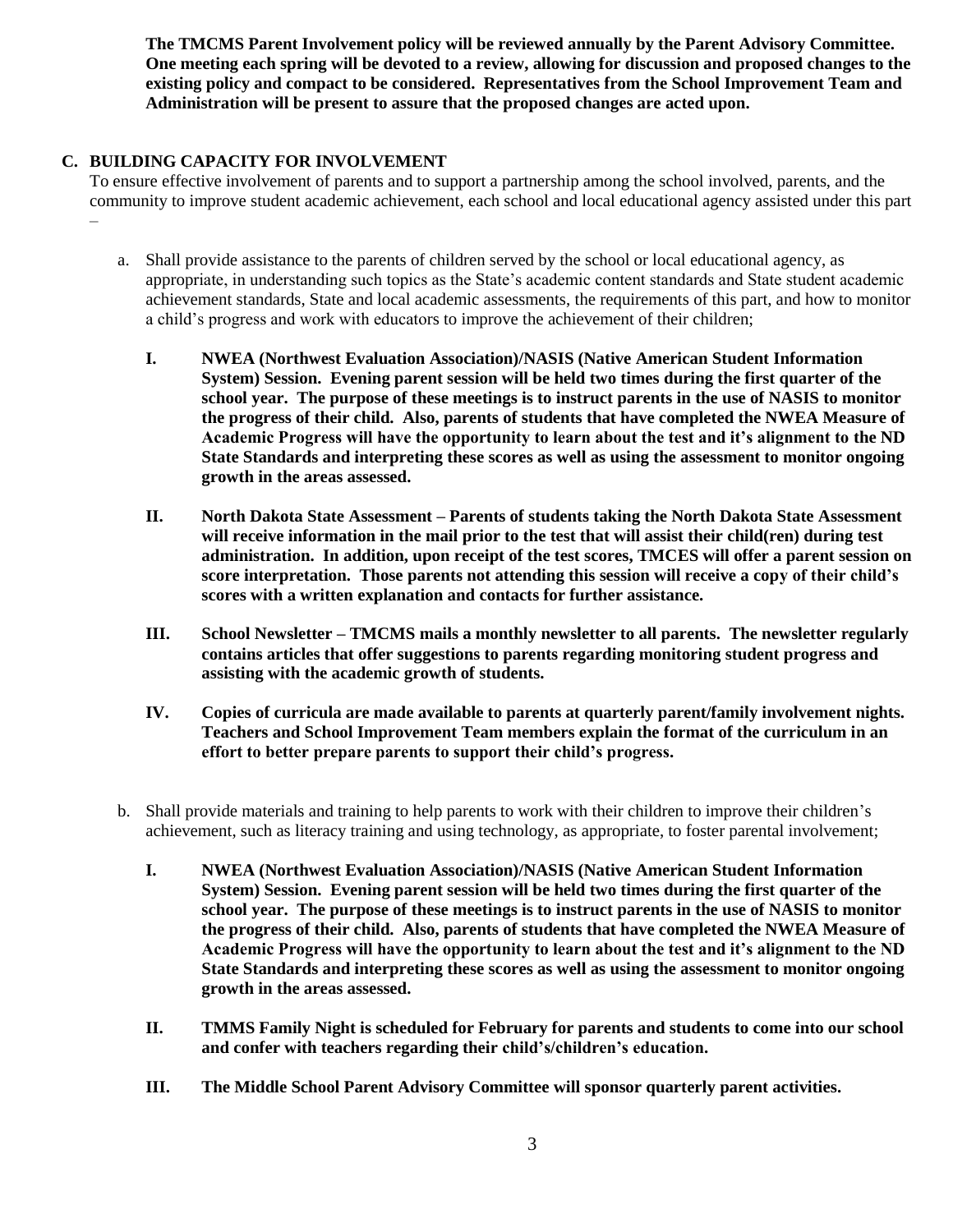- c. Shall educate teachers, pupil services personnel, principals, and other staff, with the assistance of parents, in the value and utility of contributions of parents, and in how to reach out to, communicate with, and work with parents as equal partners, implement and coordinate parent programs, and build ties between parents and the school;
	- **I. Administration will attend the Parent Action Committee meetings in an effort to support and validate the work of that organization.**
	- **II. Positive Behavior Support (PBS), the school-wide reform model, implemented at TMCMS adheres to, has a strong parental component that develops student's social and academic progress through working partnerships with parents and other community-based resources.**
- d. Shall, to the extent feasible and appropriate, coordinate and integrate parent involvement programs and activities with Head Start, Reading First, Early Reading First, Even Start, the Home Instruction Programs for Preschool Youngsters, the Parents as Teachers Program, and public preschool and other programs, and conduct other activities, such as parent resource centers, that encourage and support parents in more fully participating in the education of their children;
- e. Shall ensure that information related to school and parent programs, meetings, and other activities is sent to the parents of participating children in a format and, to the extent practicable, in a language parents can understand;
	- **I. TMCMS mails a monthly newsletter that includes an updated calendar, information of upcoming events, grade level news as well as information relating to parenting, literacy and positive behavior supports.**
	- **II. TMCMS maintains a school website where upcoming events are posted. In addition, contact information for school staff, school policy, daily menus and other information is posted here as well.**
	- **III. Articles and announcements are placed in the local newspapers, on the local radio station, on the schools billboard.**
- f. May involve parents in the development of training for teachers, principals, and other educators to improve the effectiveness of such training;
	- **I. Parent representatives are invited to serve on the School Improvement Team (SIT). As members of the SIT, the parents play an integral part in determining the professional development that will occur within the building with regard to the total school staff.**
- g. May provide necessary literacy training from funds received under this part if the district has exhausted all other reasonably available sources of funding for such training;

# **I. Refer to section 5,C,b,II**

- h. May pay reasonable and necessary expenses associated with local parental involvement activities, including transportation and child care costs, to enable parents to participate in school-related meetings and training sessions;
- i. May train parents to enhance the involvement of other parents;
	- **I. The Parent Advisory Committee will have access to the 1% set aside for Title I, Part A funds. These funds are used to support PAC activities and training throughout the school year. PAC members use a portion of the money in recruiting efforts.**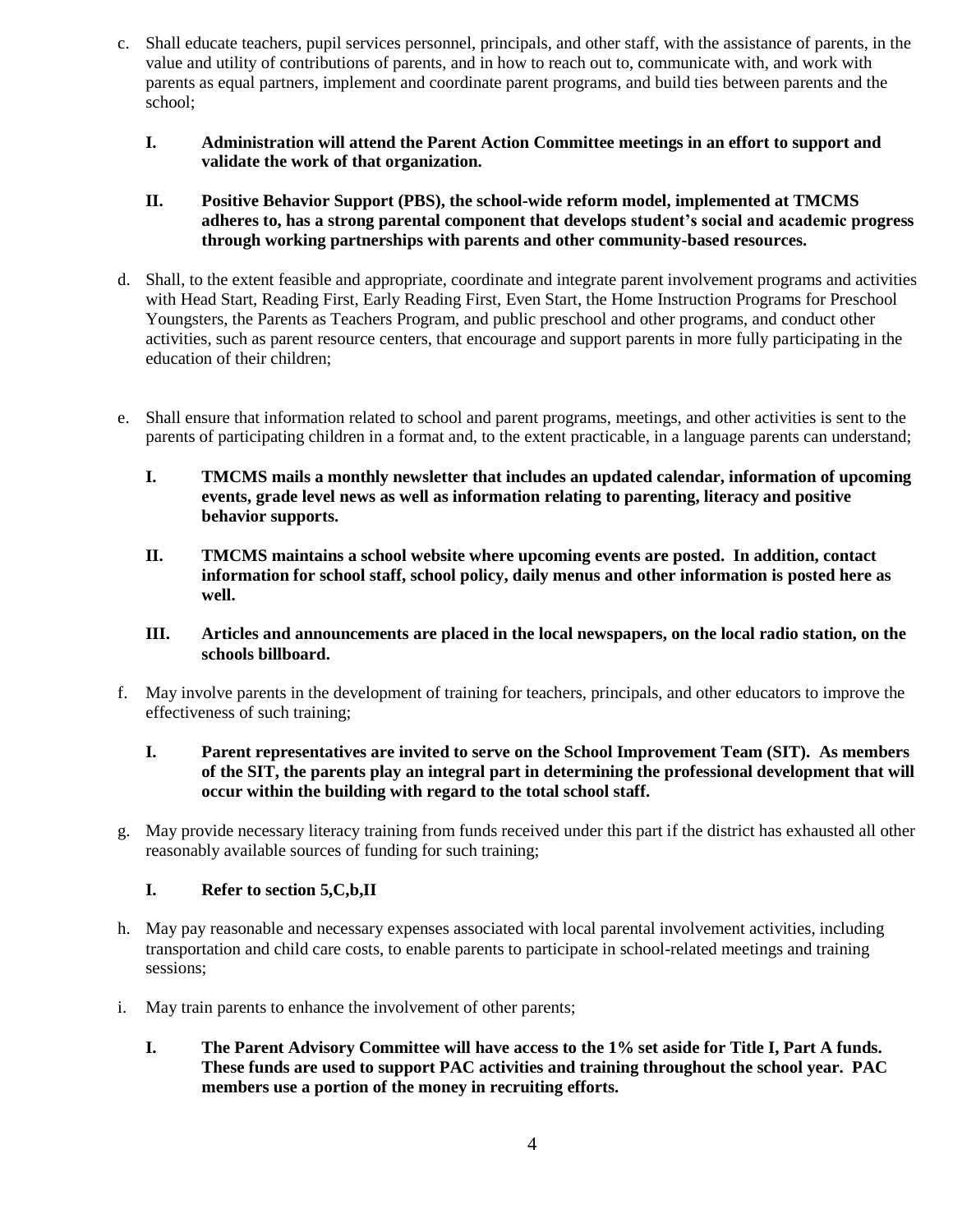# **II. The PAC takes advantage of training offered through the District as well as other state agencies.**

- j. May arrange school meetings at a variety of times, or conduct in-home conferences between teachers or other educators, who work directly with participating children, with parents who are unable to attend such conferences at school, in order to maximize parental involvement and participation;
	- **I. PAC meetings are held the 1st Wednesday of each month at 4:45 PM.**
	- **II. School meetings specific to individual families are arranged at the parents' convenience, including accommodating those parents who may not be available during the school day.**
	- **III. School Social Workers are available to transport parents to the school for meetings in the event that they are unable to arrange for transportation. School Social Workers are also available to transport school staff to homes in the event that a parent indicates a preference for an in-home visit.**
- k. May adopt and implement model approaches to improving parental involvement;
	- **i. TMCMS has adopted Joyce Epstein's Six Types of Parent Involvement; Parenting, Communicating, Volunteering, Learning at Home, Decision-Making, and Collaborating with Community.**
	- ii. **Positive Behavior Support (PBS) the school-wide reform model, implemented at TMCMS adheres to, has a strong parental component that develops student's social and academic progress through working partnerships with parents and other community-based resources.**
- l. May establish a district parent advisory council to provide advice on all matters related to parental involvement in programs supported under this section;

**TMCMS supports the efforts of a Parent Advisory Committee that meets monthly. Recommendations received from this committee will considered and if deemed appropriate will be implemented by TMCMS Administration.**

- m. May develop appropriate roles for community-based organizations and businesses in parent involvement activities; and
	- **I. Every effort will be made to collaborate and invite community-based organizations and businesses to participate in parent events.**
	- **II. TMCMS collaborates with community based organizations during Family Week.**
	- **III. Representatives from community based organizations are utilized as resource personnel during student lyceums and parent activities.**
- n. Shall provide such other reasonable support for parental involvement activities under this as parents may request.
	- **I. The TMCMS Administration is in support of the parental involvement activities that occur within the school at the present time and other parent involvement activities as requested by parents.**

## D. **ACCESSIBILITY**

In carrying out the parental involvement requirements of this part, districts and schools, to the extent practicable, shall provide full opportunities for the participation of parents with children with limited English proficiency, parents with children with disabilities, and parents of migratory children, including providing information and school reports in a format and, to the extent practicable, in a language such parents can understand.